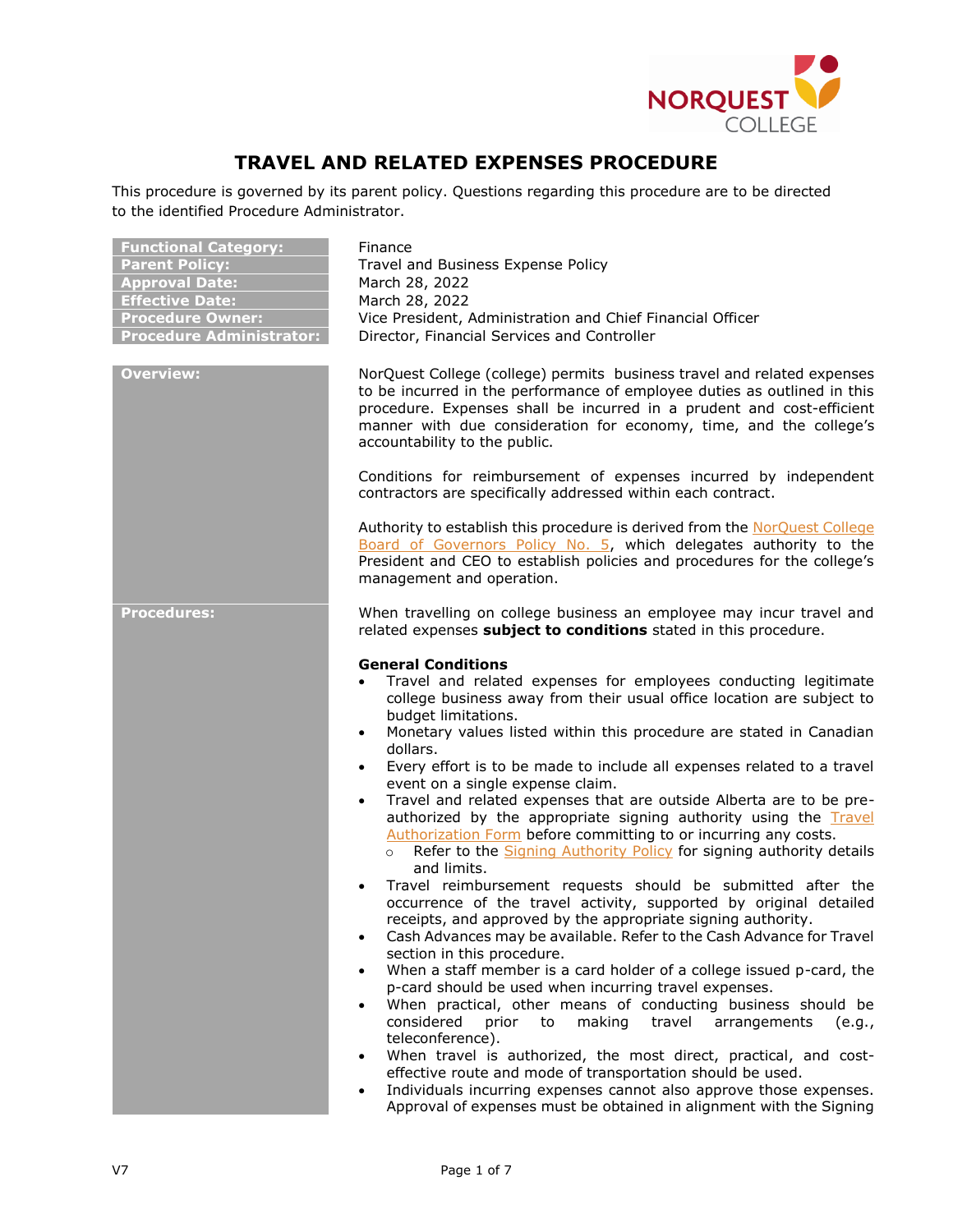

Authority Policy and from an individual that is a signing authority at least one level higher on the college Organizational Structure than the person claiming the expense.

- Expenses for alcohol will not normally be reimbursed.
- GST and other taxes cannot be claimed on allowances (e.g. , a meal allowance or a claim on a no -receipt declaration form).
- Claims where the employee has incurred exchange rate costs require appropriate documentation such as the actual exchange rates applied by the bank or credit card company on bank account or credit card statements.
- Refer to the **Hosting Procedure** for information concerning hosting expenses while travelling on college business.
- Employees may combine business travel with personal activities but reimbursement for the business travel component will be limited to only those expenses that would have applied had the travel been made by the most direct/cost efficient route and been incurred solely by the employee.
- Receipts for business travel expenses are to be submitted without any alteration. Ensure, where possible, that personal expenses are not included in receipts submitted for reimbursement. Separate receipts should be requested from the vendor for business related costs versus personal expenses.
	- o Where a receipt contains both business and personal expenses, the personal expenses and related taxes, are to be deducted from the total value on the receipt and the net amount is to be claimed. o The business expenses are to be clearly identified .
- When travelling as a group of employees, shared expenses (e.g. , taxi fare ) are to be paid for and claimed by the most senior position in the group and a list of individuals who travelled together is to be included with the claim.
- Corporate rates are available at most hotels and car rental agencies. Employees should request these rates at the time of booking these services.
- This procedure applies regardless of how an expense has been paid for or is being reimbursed.

## **Non -Compliance**

Financial Services is required to obtain clarification on expenses claimed, and review instances of non -compliance.

- Both the staff member and the manager will be advised of the issue to be corrected ;
- When identified prior to the issuance of a reimbursement or payment, the claim will be returned for correction and will need to be resubmitted to Accounts Payable;
- If identified after the issuance of a re -imbursement or payment :
	- o Re -imbursement errors resulting from non -compliance with this procedure will be recovered from the employee .
- Any claims that remain unsubmitted by the employee or unapproved by the supervisor after 60 days will be cancelled by Financial Services . Employees will be notified of the cancellation .

## **Receipts**

• Itemized original receipts, and merchant transaction receipts where a gratuity has been paid, are to be provided unless an allowance is being claimed. The receipt should itemize the purchases made , including food and beverages.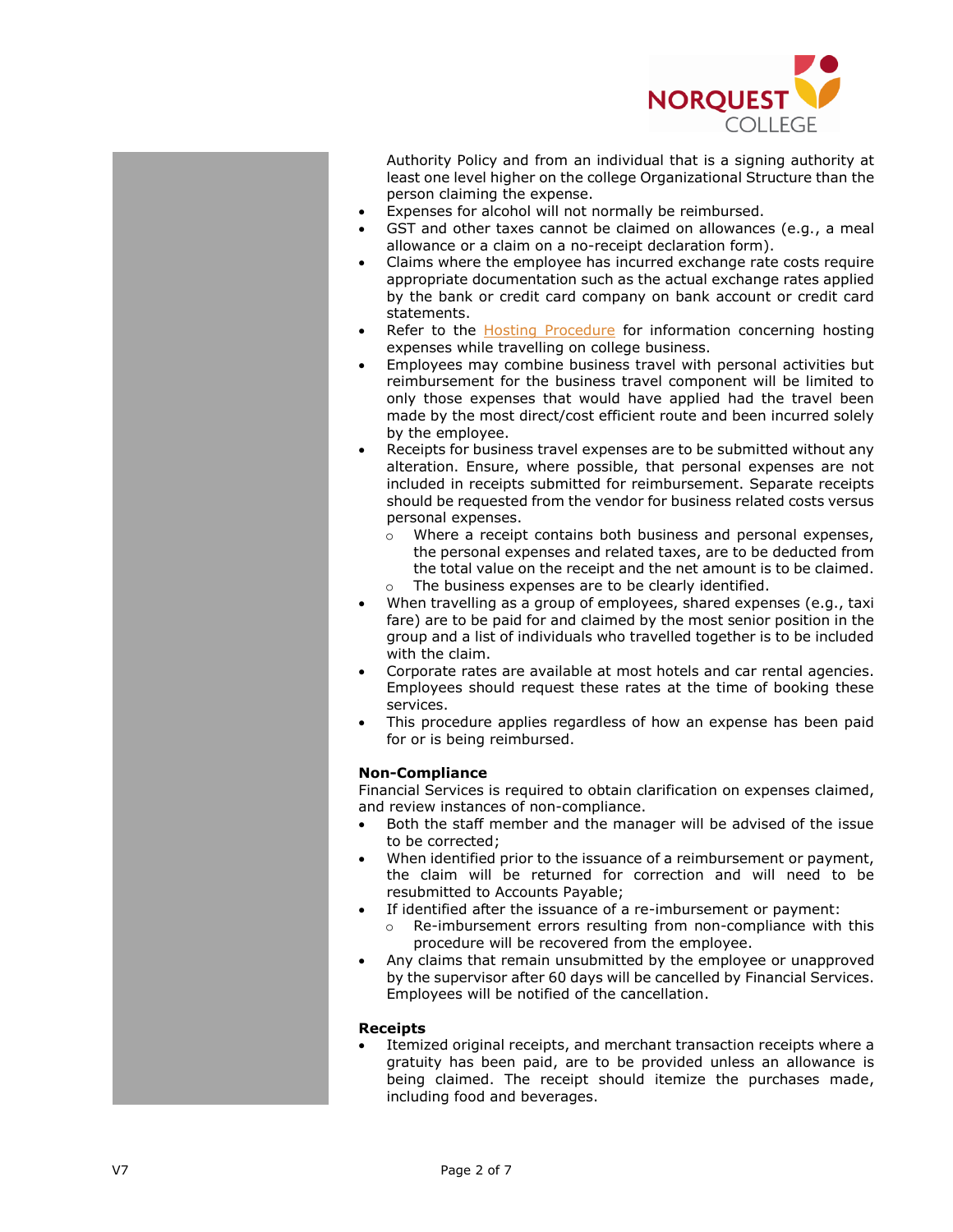

- Claims for meals that do not include an itemized receipt will be limited to a reimbursement of the daily meal allowance rate.
- Where a receipt, other than a meal receipt, is not available, every effort must be made to obtain a duplicate copy. If a duplicate is not available the employee claiming the expense is to prepare, sign and submit the [No Receipt Declaration Form.](http://theq.norquest.ca/Departments/IPBMFS/Public-Documents/Forms/No-Receipt-Declaration-Form.aspx)

## **Cash Advances for Travel**

- Employees may obtain a cash advance when required to pay for travel arrangements in advance of the event for which they are travelling.
- An advance request is made using PeopleSoft Expense. The approved request should be received by the Accounts Payable unit at least ten (10) working days prior to the intended departure.
- Refer to the [training manuals](https://theq.norquest.ca/Resources/PeopleSoft-Support/PeopleSoft-Training-Resources.aspx) available on the Q for instructions on using PeopleSoft Expense.

## **Transportation**

Airfare and air travel related expenses

- Expenses for air travel may only be incurred up to an amount not exceeding economy rates travelling by the most direct/cost efficient route.
- The cost of individual flight segments over five hours or those incurred when economy fares are not available may exceed economy rates subject to written pre-approval of the appropriate Senior College Official responsible for the area incurring the cost.
- Additional fare costs incurred, such as for stopovers, which are not related to college business, are the responsibility of the employee and will be required to be reimbursed to the college if billed directly.
- Charges for air travel must be supported by submission of the einvoice or booking confirmation.
- Flight cancellation insurance should only be purchased in circumstances when there is a reasonable probability for cancellation under the terms of the insurance.
- Employees are responsible for determining if they have sufficient medical coverage while travelling on college business and for obtaining that coverage. The college's extended health care plan covers most out of country medical emergencies. However, as the college has a flexible benefits program, employees may have chosen not to obtain the extended health care coverage. Reimbursement will not be permitted for the purchase of medical insurance.
- Claims for excess baggage expenses may only be incurred when the additional baggage relates to transporting equipment or supplies required for work purposes or where the employee is travelling for an extended period of time.

## Vehicle Use

For information on vehicle options available to employees traveling on college business, refer to the Vehicular Travel [Procedure.](https://www.norquest.ca/about-us/policies-and-procedures/finance/travel-and-business-expense-policy/vehicular-travel-procedure.aspx)

Other transportation modes

- Rail fare, taxi fares, bus fare, and parking charges that have a cost that exceeds \$12.75 must be accompanied by an itemized receipt. This includes gratuities for taxi fares, not exceeding 18%.
- Transportation costs for items such as public transportation, taxi fares, and parking that are in amounts of \$12.75 or less do not require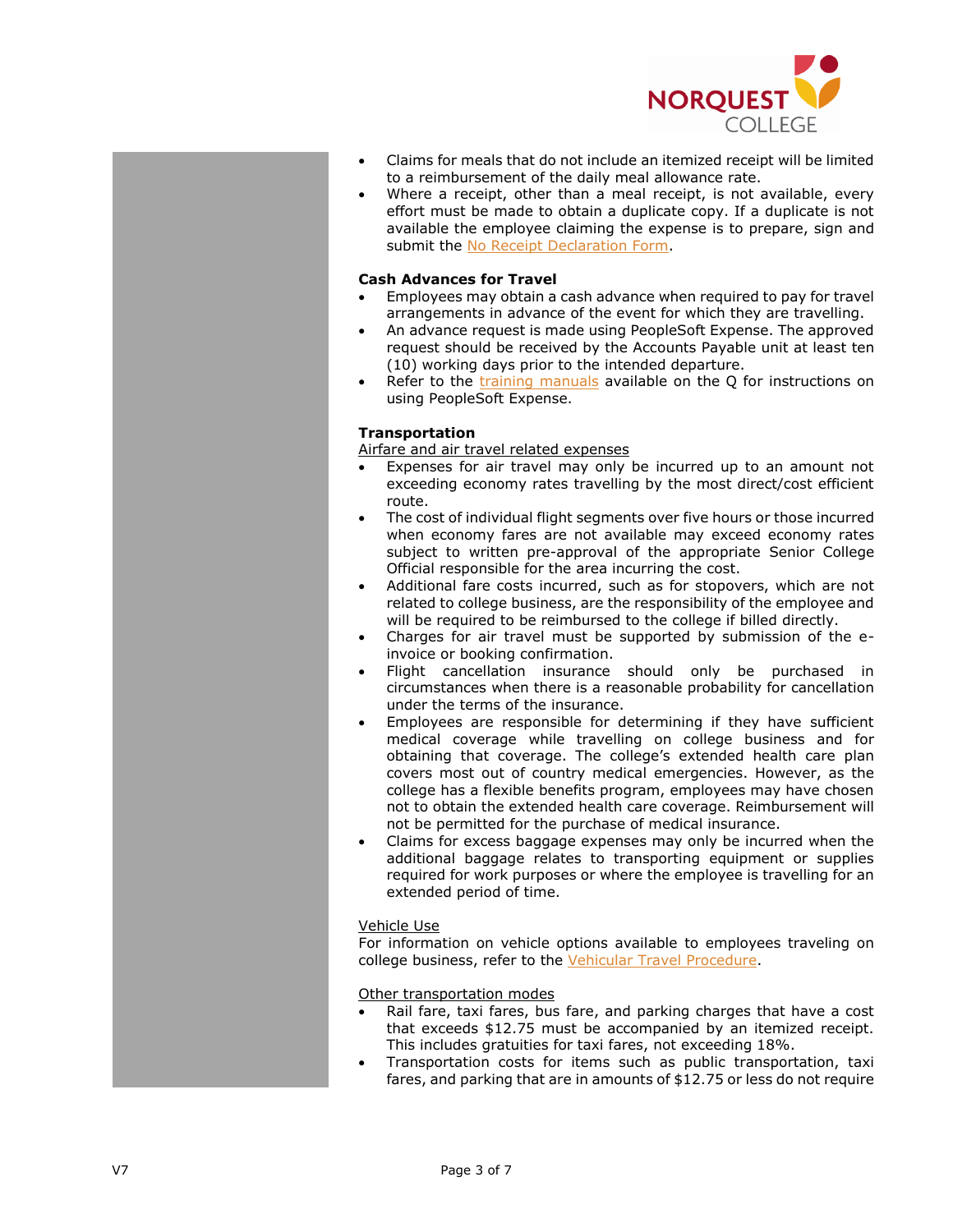

a receipt and do not require a [No Receipt Declaration Form.](http://theq.norquest.ca/Departments/IPBMFS/Public-Documents/Forms/No-Receipt-Declaration-Form.aspx) Details must be included on the expense claim.

## **Accommodations**

- Reasonable overnight accommodations in locations away from the employee's work location are permitted.
- Rates are limited to standard accommodations or the class of accommodation that is the least expensive.
- Employees who choose to stay in private accommodations may claim an allowance of \$20.15 per night.

## **Meals**

Employees may, during business travel, incur the cost of meals and nonalcoholic beverages, including a gratuity, of an amount customary to the region, not exceeding 18%, or where automatically imposed by the restaurant at a higher rate, so long as:

- the meal is reasonable in cost.
- supported by an original itemized receipt, and
- the expenditure is consistent with the approved travel budget.

When the criteria above are not met, a meal allowance only may be claimed as follows:

- Within North America: Breakfast \$9.20, Lunch \$11.60, Dinner \$20.75
- Outside of North America: Breakfast \$20.25, Lunch \$25.50, Dinner  $-$  \$45.65

Meal allowances are not to be claimed when a meal has been provided to the employee at no cost (e.g., provided at a seminar, conference, training session, etc.). When attending a conference, seminar, or any other event on behalf of the college, a copy of the agenda should be included with the expense claim.

## **Sundry Expenses**

## Daily Travel Allowance

The daily travel allowance is provided as a reimbursement for miscellaneous personal incidental expenses incurred during business travel. An employee can claim an allowance for each full 24-hour period spent travelling on college business, as follows:

- \$7.35 in Canada
- \$14.65 outside of Canada but within North America
- \$32.25 outside of North America

## Business Communications

- Prior to traveling outside of Canada, individuals that require the use of a college issued mobile communications device are either:
	- o Turn off data while roaming, or;
	- o Email the department administrator with their destination, length of stay, and expected data usage to determine if a travel plan is appropriate.
- Employees are to, where possible, avoid using hotel telephones for placing long distance calls as the hotels charge very high rates for these calls.

## Personal Communications

An employee may make one personal long-distance telephone call, not exceeding 20 minutes, for each 24-hour period while travelling on college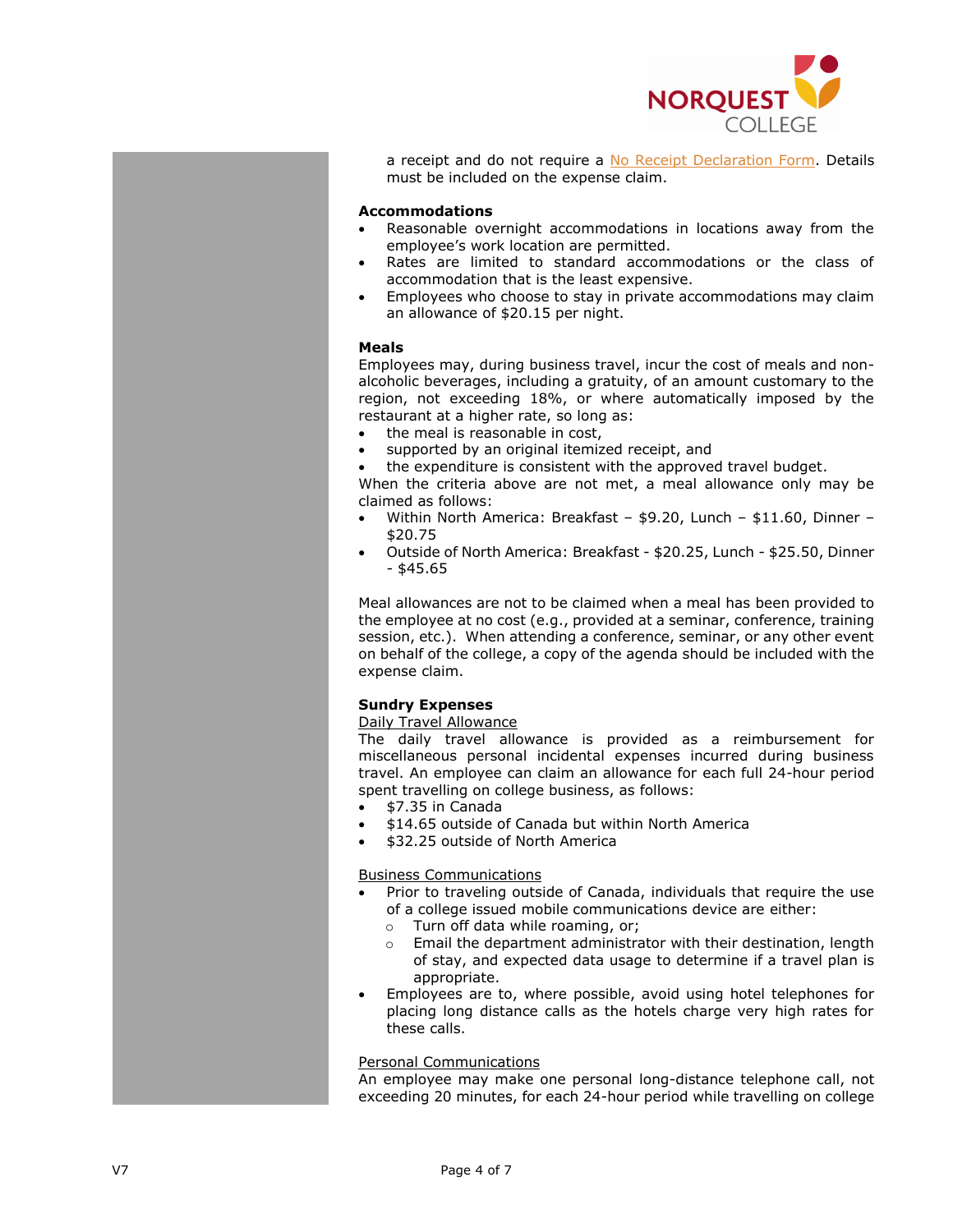

business. Exceptions are subject to Senior College Officials approval. Employees are encouraged to investigate out of country mobile device plan options.

Travel outside of Canada

• Expenses associated with visas and recommended inoculations for international travel are permitted.

#### **Ineligible Expenses (not a full listing)**

- Alcoholic beverages
- Expenses for failing to cancel transportation or accommodations
- Expenses while on business travel that are related to personal or vacation days
- Expenses of a travelling companion
- Hotel services such as pay per view movies, spa, mini bar, etc.
- Personal credit card interest charges
- Loyalty program membership fees
- Loyalty program reward redemption cost equivalent
- Loss or damage to personal property while traveling
- Private automobile use kilometer allowance where the traveler is a passenger
- Travel to/from home to the regular place of employment
- Passport costs
- Child/dependent care
- Home or pet care
- Parking tickets and other traffic fines

## **Loyalty and Other Points Programs**

Employees who use personal credit cards for legitimate travel and related expense and are reimbursed for the expenses are permitted to collect and personally use any loyalty points (e.g., frequent flyer, air miles, or other program points) associated with those purchases.

#### **Expense Claims and Reimbursement Actions**

Please refer to the [training manuals](https://theq.norquest.ca/Resources/PeopleSoft-Support/PeopleSoft-Training-Resources.aspx) available on the O for instructions on using PeopleSoft Expense. Also, refer to the expense report disclosure instructions for additional information on preparing the expense claim.

## **Filing Deadline**

To further improve the accuracy of the annual financial statements, all claims for expenses incurred in that fiscal year must be submitted no later than 30 days after fiscal year end in order to be approved for reimbursement. Claims submitted after the deadline will not be reimbursed.

## **Disputes**

The Director, Financial Services and Controller is responsible for the administration of this procedure and is required to question any payment or claim for reimbursement, obtain clarification, and challenge noncompliance with this procedure.

The claimant and signing authority will be informed when items are being disputed for reasons other than clerical or unsupported amounts.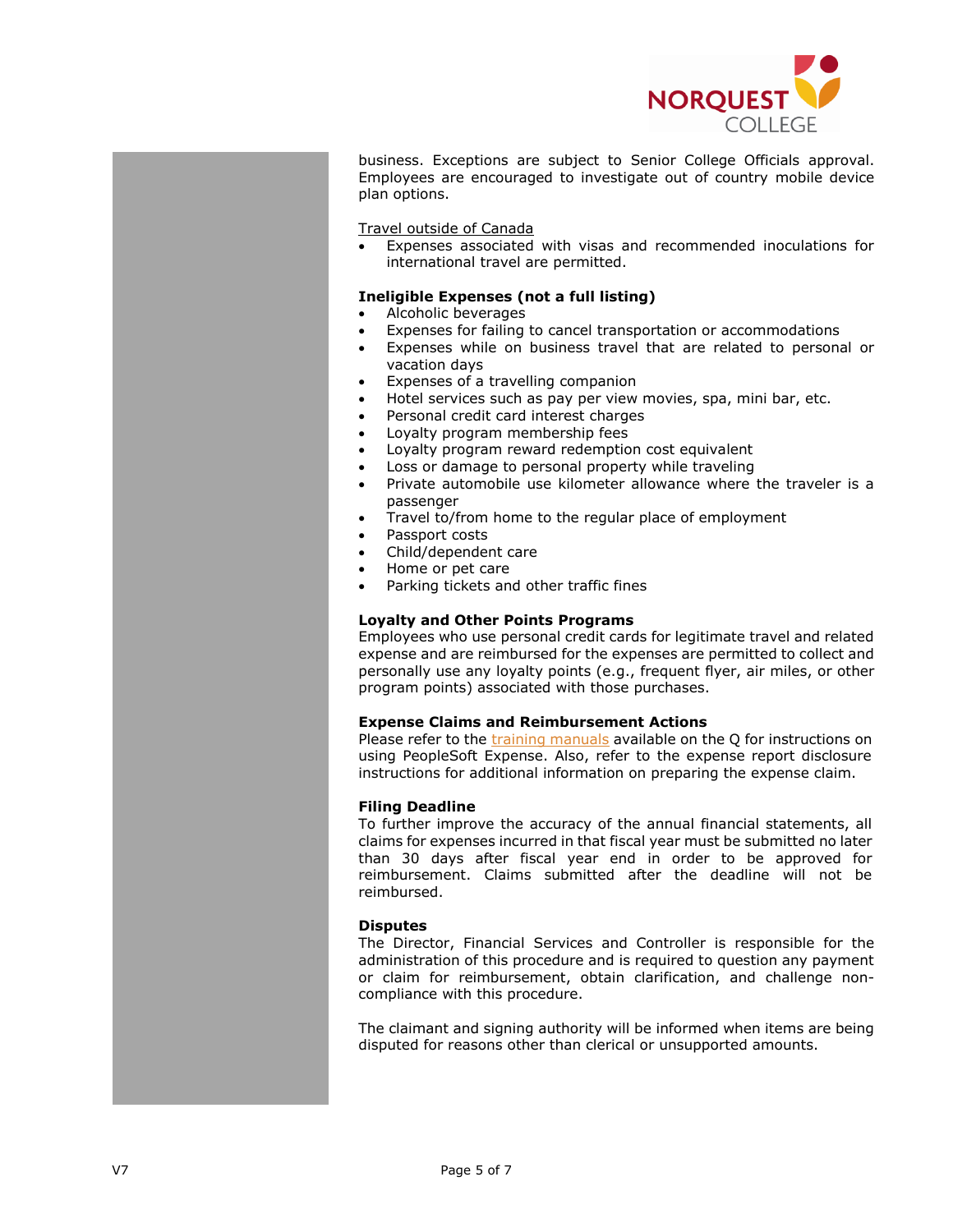

|                                                       | <b>Summary of Allowance Rates</b>                                                                                                                                                                                                                                                                                                                                                                                                                                                                                                                                                                                                                                                                      |                                                                  | (in Canadian dollars) |  |
|-------------------------------------------------------|--------------------------------------------------------------------------------------------------------------------------------------------------------------------------------------------------------------------------------------------------------------------------------------------------------------------------------------------------------------------------------------------------------------------------------------------------------------------------------------------------------------------------------------------------------------------------------------------------------------------------------------------------------------------------------------------------------|------------------------------------------------------------------|-----------------------|--|
|                                                       | <b>Daily Meal Allowances</b><br>- North America                                                                                                                                                                                                                                                                                                                                                                                                                                                                                                                                                                                                                                                        | <b>Breakfast</b>                                                 | \$9.20                |  |
|                                                       |                                                                                                                                                                                                                                                                                                                                                                                                                                                                                                                                                                                                                                                                                                        | Lunch                                                            | \$11.60               |  |
|                                                       |                                                                                                                                                                                                                                                                                                                                                                                                                                                                                                                                                                                                                                                                                                        | Dinner                                                           | \$20.75               |  |
|                                                       | <b>Daily Meal Allowances</b>                                                                                                                                                                                                                                                                                                                                                                                                                                                                                                                                                                                                                                                                           | <b>Breakfast</b>                                                 | \$20.25               |  |
|                                                       | - Outside of North<br>America                                                                                                                                                                                                                                                                                                                                                                                                                                                                                                                                                                                                                                                                          | Lunch                                                            | \$25.50               |  |
|                                                       |                                                                                                                                                                                                                                                                                                                                                                                                                                                                                                                                                                                                                                                                                                        | Dinner                                                           | \$45.65               |  |
|                                                       | <b>Private</b><br><b>Accommodation</b>                                                                                                                                                                                                                                                                                                                                                                                                                                                                                                                                                                                                                                                                 | per night                                                        | \$20.15               |  |
|                                                       | <b>Daily Travel Allowance</b>                                                                                                                                                                                                                                                                                                                                                                                                                                                                                                                                                                                                                                                                          | per 24-hour period in Canada                                     | \$7.35                |  |
|                                                       |                                                                                                                                                                                                                                                                                                                                                                                                                                                                                                                                                                                                                                                                                                        | per 24-hour period outside<br>Canada but within North<br>America | \$14.65<br>\$32.25    |  |
|                                                       |                                                                                                                                                                                                                                                                                                                                                                                                                                                                                                                                                                                                                                                                                                        | per 24-hour period outside of<br>North America                   |                       |  |
| <b>Related NorQuest</b><br><b>College Information</b> | Senior College Officials: includes members of the NorQuest College<br>Board of Governors, President and CEO, and Vice Presidents.<br>Signing Authority: An employee of the college who has been granted<br>authority by the President and CEO to approve commitments for the<br>acquisition of goods and services for the purpose of conducting ordinary<br>business on behalf of the college.<br>Disclosure of Travel and Expenses Policy<br>$\bullet$<br><b>Hosting Procedure</b><br>$\bullet$<br>No Receipt Declaration Form<br>$\bullet$<br><b>Procurement Card Procedure</b><br>$\bullet$<br><b>Procurement Policy</b><br>$\bullet$<br><b>Signing Authority Policy</b><br><b>Training Manuals</b> |                                                                  |                       |  |
|                                                       | <b>Travel and Business Expense Policy</b><br><b>Travel Authorization Form</b><br><b>Vehicular Travel Procedure</b><br><b>Working Alone Procedure</b>                                                                                                                                                                                                                                                                                                                                                                                                                                                                                                                                                   |                                                                  |                       |  |
| <b>Related External</b><br><b>Information:</b>        | N/A                                                                                                                                                                                                                                                                                                                                                                                                                                                                                                                                                                                                                                                                                                    |                                                                  |                       |  |
| <b>Next Review Date:</b>                              | May 2025                                                                                                                                                                                                                                                                                                                                                                                                                                                                                                                                                                                                                                                                                               |                                                                  |                       |  |
| <b>Revision History:</b>                              | June 2013: new (replaces Standard Practice 6.06: Travel, Expense<br>Claims and Accountable Advances, except for sections regarding vehicle<br>use)                                                                                                                                                                                                                                                                                                                                                                                                                                                                                                                                                     |                                                                  |                       |  |
|                                                       | August 2013: update for document links and branding<br>October 2013: updating air travel requirements                                                                                                                                                                                                                                                                                                                                                                                                                                                                                                                                                                                                  |                                                                  |                       |  |

November 2014: update for document links